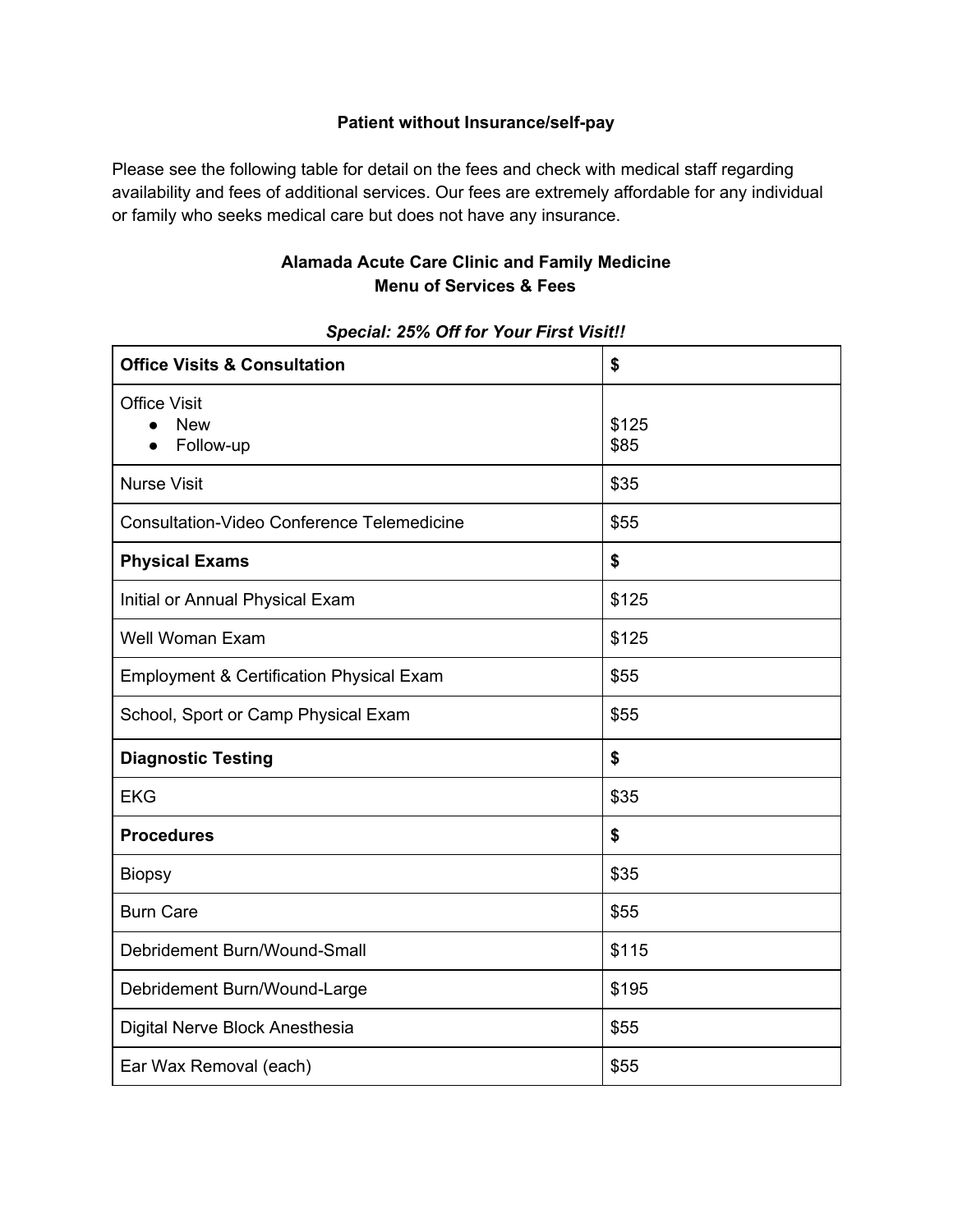| Eye Irrigation Treatment w/o Lens                 | \$55  |
|---------------------------------------------------|-------|
| Eye Irrigation Treatment w/ Lens                  | \$115 |
| Foreign Body Removal- Ear                         | \$90  |
| Foreign Body Removal- Eye (Superficial)           | \$75  |
| Foreign Body Removal- Nose                        | \$180 |
| Foreign Body Removal- Skin w/o Suture (Simple)    | \$75  |
| Foreign Body Removal- Skin w/o Suture (Complex)   | \$280 |
| Foreign Body Removal- Vagina                      | \$195 |
| Foreign Body Removal- Other body parts            | \$125 |
| I & D Abscess-Simple                              | \$85  |
| 1 & D Abscess-Complex (Packing)                   | \$150 |
| <b>Nail Excision</b>                              | \$75  |
| Nail Excision w/ Nail Bed Repair                  | \$105 |
| Nasal Hemorrhage                                  | \$55  |
| Peripheral Nerve Block                            | \$75  |
|                                                   |       |
| <b>Ring Cutting &amp; Removal</b>                 | \$25  |
| Skin Tag Removal (each)                           | \$30  |
| Skin/Soft Tissue Lesion Removal <2" w/o Stitching | \$75  |
| Skin/Soft Tissue Lesion Removal <2" w/ Stitching  | \$85  |
| Skin/Soft Tissue Lesion Removal >2" w/o Stitching | \$105 |
| Skin/Soft Tissue Lesion Removal >2" w/ Stitching  | \$150 |
| Subungual Hematoma Evacuation                     | \$75  |
| Suture Removal (if repaired elsewhere)            | \$25  |
| Wart Excision (each)                              | \$25  |
| Wart Histofreeze (each)                           | \$15  |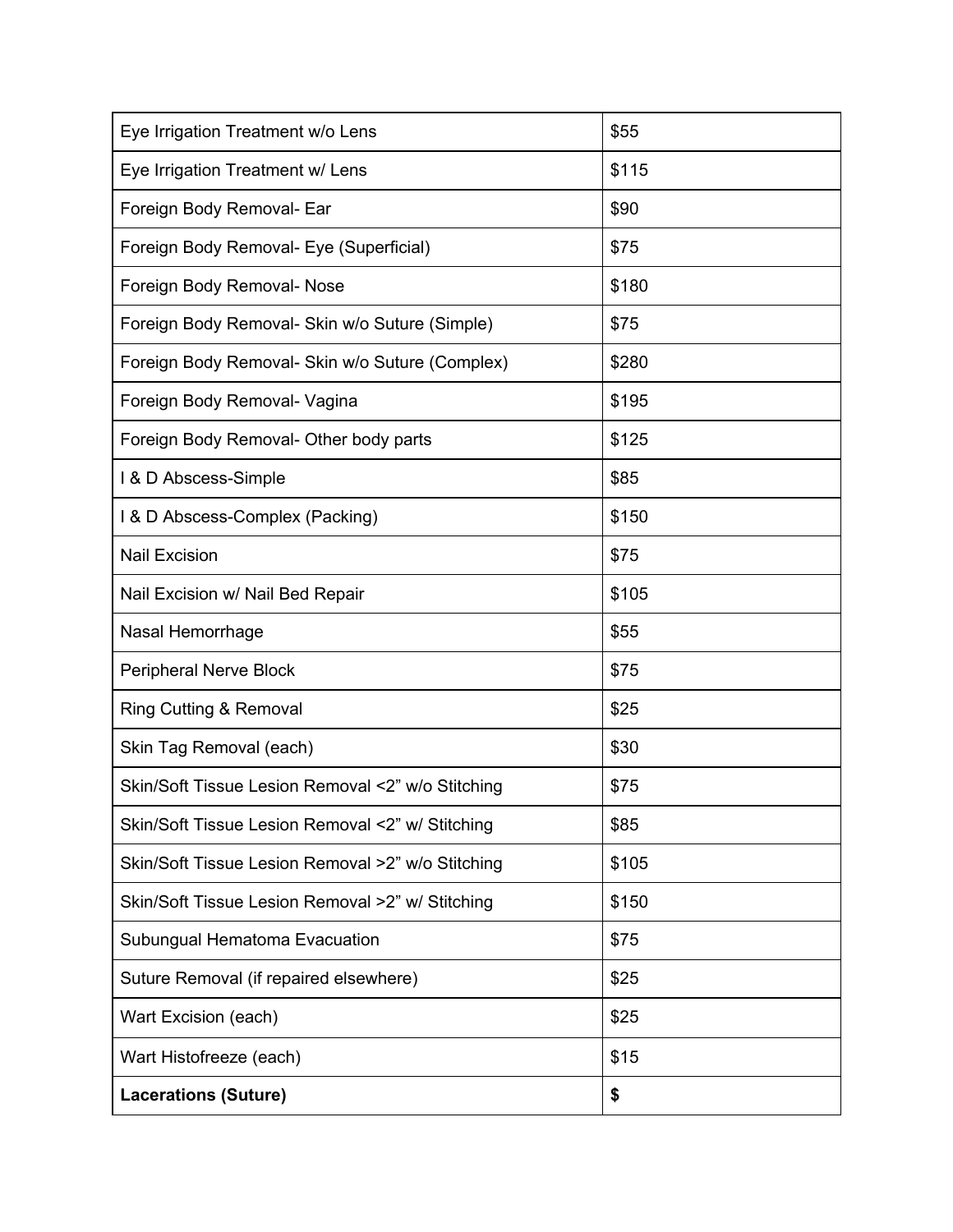| Laceration-1 Layer <2" Long                                     | \$115 |
|-----------------------------------------------------------------|-------|
| Laceration-1 Layer >2" Long                                     | \$175 |
| Laceration-2 Layer <2" Long                                     | \$115 |
| Laceration-2 Layer >2" Long                                     | \$175 |
| <b>Contamination Wound Cleaning</b>                             | \$15  |
| <b>Modification of Laceration</b>                               | \$50  |
| Dermabond                                                       | \$35  |
| <b>Staples</b>                                                  | \$55  |
| <b>In-House Treatments</b>                                      | \$    |
| Dressing                                                        | \$35  |
| Nebulizer treatment                                             | \$25  |
| <b>Medications (Oral/injection/Administration Fee Included)</b> | \$    |
| ASA 81mg x4                                                     | \$5   |
| Acetaminophen po                                                | \$5   |
| Benadryl 25mg po                                                | \$5   |
| Benadryl topical spray                                          | \$10  |
| Clonidine 0.1mg po                                              | \$5   |
| Depo-Medrol IM                                                  | \$60  |
| Depo-Provera SQ                                                 | \$115 |
| Duoneb Neb                                                      | \$45  |
| Epinephrine 1:1000 1ml IM                                       | \$55  |
| Famotidine 20mg po                                              | \$5   |
| Kenalog 1mg (40mg) IM                                           | \$35  |
| Lasix IM up to 20mg                                             | \$35  |
| Xylocaine Epinephrine 2% intradermal                            | \$35  |
| Phenergan IM up to 50mg                                         | \$35  |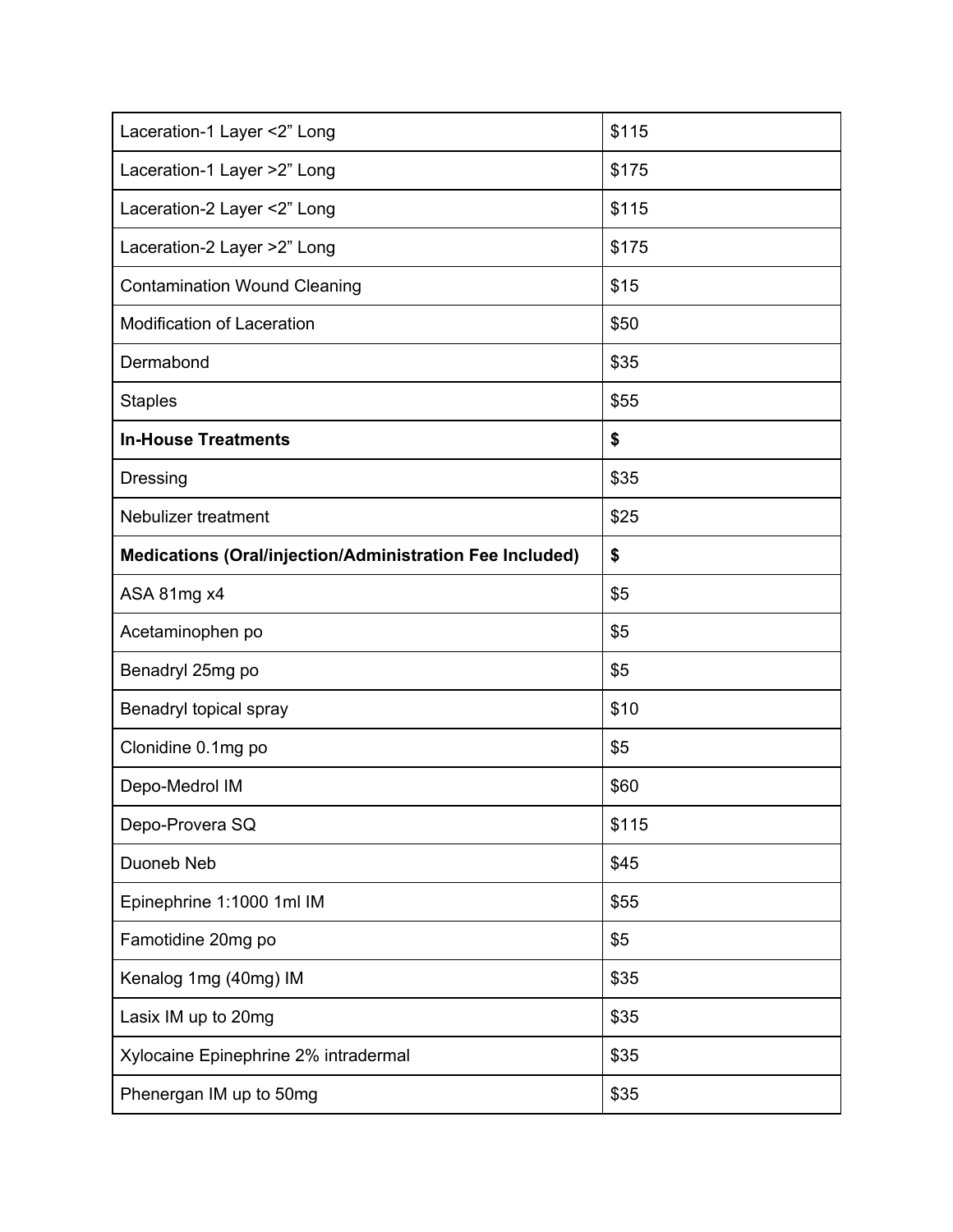| Rocephin 1gm                     | \$35       |
|----------------------------------|------------|
| Toradol up to 60mg               | \$35       |
| <b>Orthopedic Supply</b>         | \$         |
| Arm Sling                        | \$25       |
| Ankle Immobilizer                | \$35       |
| C-Collar Soft                    | \$25       |
| Crutches                         | \$40       |
| <b>Cold Pack</b>                 | \$5        |
| Finger or Toe Splint (each)      | \$15       |
| Knee Immobilizer                 | \$40       |
| Wrist Immobilizer                | \$25       |
| <b>Vaccinations</b>              | \$         |
| Flu Vaccine                      | \$40       |
| Pneumonia Vaccine                | \$185      |
| <b>Td Vaccine</b>                | \$55       |
| PPD (TB Test)                    | \$55       |
| <b>In-House Laboratory Tests</b> | \$         |
| <b>Glucose Finger Stick</b>      | \$10       |
| Influenza A & B                  | \$55       |
| Mono. Screen (serum)             | \$25       |
| <b>Occult Stool</b>              | \$15       |
| Strep. Screen                    | \$25       |
| <b>Urinalysis</b>                | \$15       |
| PT/INR                           | <b>TBD</b> |
| <b>Urinary Pregnancy Test</b>    | \$15       |
| <b>Paperwork Fees</b>            |            |